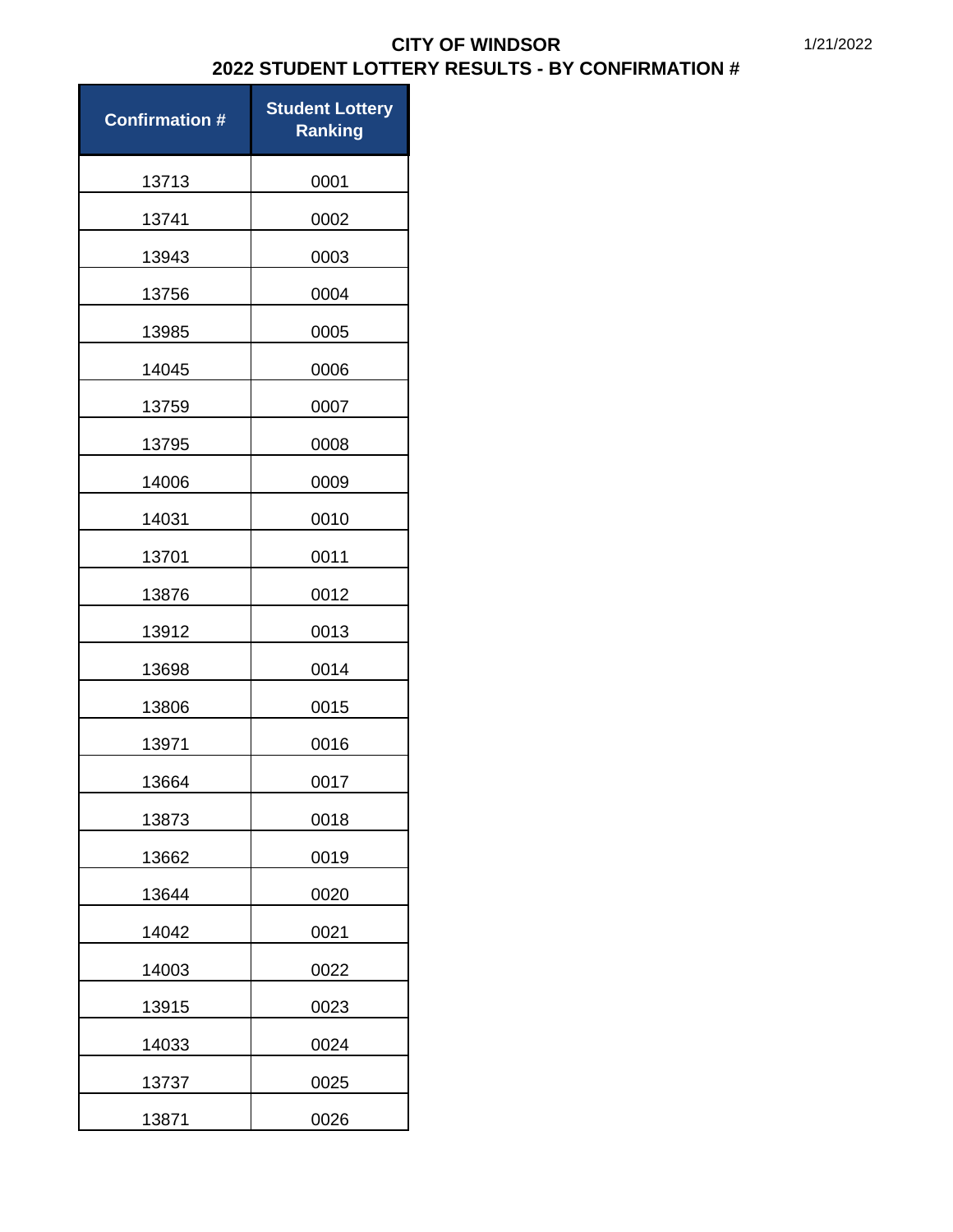| 13996 | 0027 |
|-------|------|
| 14047 | 0028 |
| 13886 | 0029 |
| 13827 | 0030 |
| 13831 | 0031 |
| 13910 | 0032 |
| 13872 | 0033 |
| 13864 | 0034 |
| 13677 | 0035 |
| 13714 | 0036 |
| 13744 | 0037 |
| 13921 | 0038 |
| 13838 | 0039 |
| 13875 | 0040 |
| 13948 | 0041 |
| 13945 | 0042 |
| 13973 | 0043 |
| 13850 | 0044 |
| 14027 | 0045 |
| 13807 | 0046 |
| 13738 | 0047 |
| 14044 | 0048 |
| 13884 | 0049 |
| 13695 | 0050 |
| 13646 | 0051 |
| 13801 | 0052 |
| 13678 | 0053 |
| 13709 | 0054 |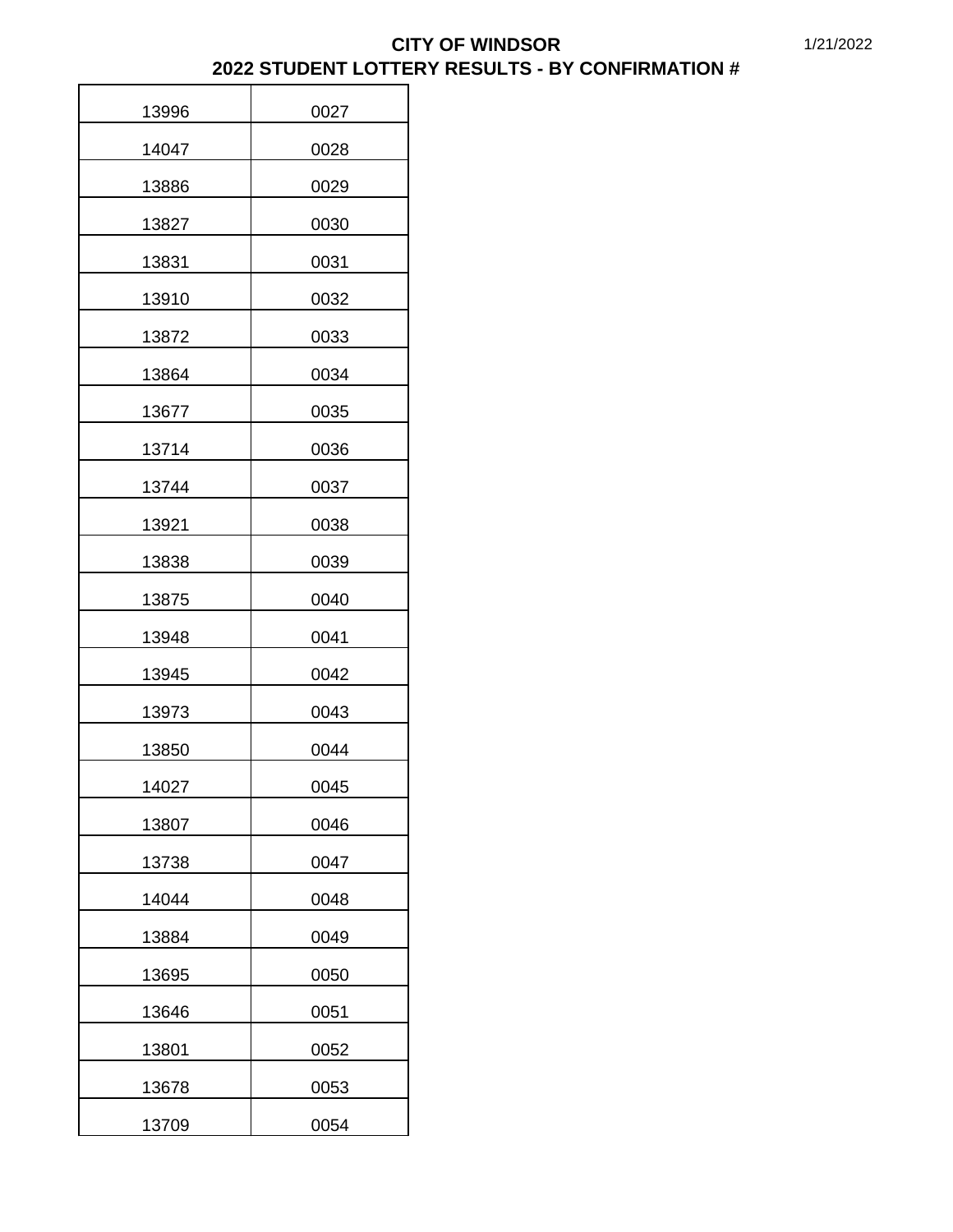| 13956 | 0055 |
|-------|------|
| 13834 | 0056 |
| 13823 | 0057 |
| 13777 | 0058 |
| 13835 | 0059 |
| 14012 | 0060 |
| 13733 | 0061 |
| 13649 | 0062 |
| 13700 | 0063 |
| 13755 | 0064 |
| 13790 | 0065 |
| 13679 | 0066 |
| 13782 | 0067 |
| 13829 | 0068 |
| 13766 | 0069 |
| 14048 | 0070 |
| 13712 | 0071 |
| 13837 | 0072 |
| 13758 | 0073 |
| 13839 | 0074 |
| 13794 | 0075 |
| 13784 | 0076 |
| 13990 | 0077 |
| 13933 | 0078 |
| 13947 | 0079 |
| 13797 | 0080 |
| 13853 | 0081 |
| 14002 | 0082 |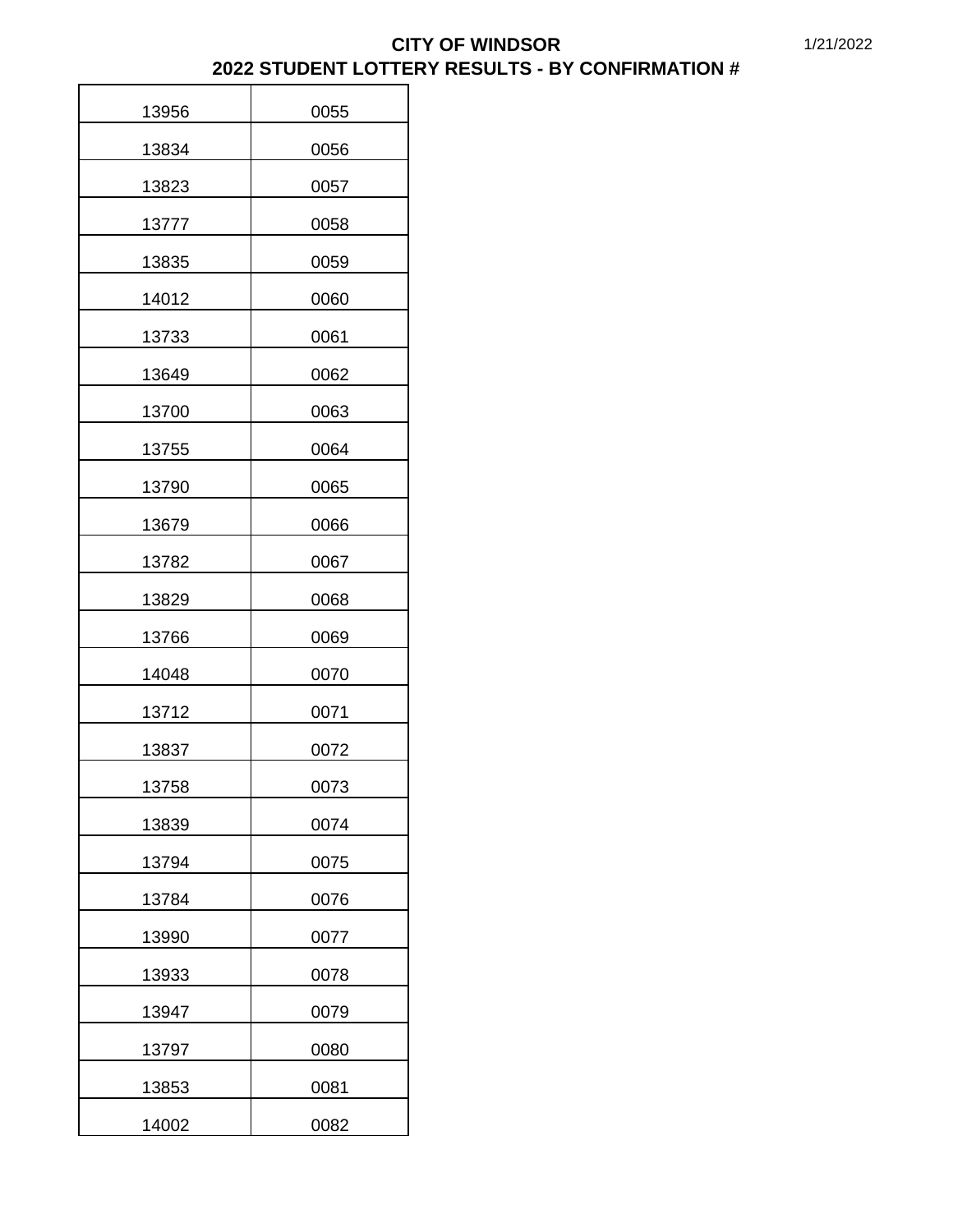| 13762 | 0083 |
|-------|------|
| 13659 | 0084 |
| 13846 | 0085 |
| 13862 | 0086 |
| 13879 | 0087 |
| 13999 | 0088 |
| 13641 | 0089 |
| 13658 | 0090 |
| 13711 | 0091 |
| 13786 | 0092 |
| 13946 | 0093 |
| 13731 | 0094 |
| 13694 | 0095 |
| 13668 | 0096 |
| 13703 | 0097 |
| 13993 | 0098 |
| 13896 | 0099 |
| 14018 | 0100 |
| 13655 | 0101 |
| 13787 | 0102 |
| 14020 | 0103 |
| 13792 | 0104 |
| 14037 | 0105 |
| 13764 | 0106 |
| 13651 | 0107 |
| 13812 | 0108 |
| 14004 | 0109 |
| 13893 | 0110 |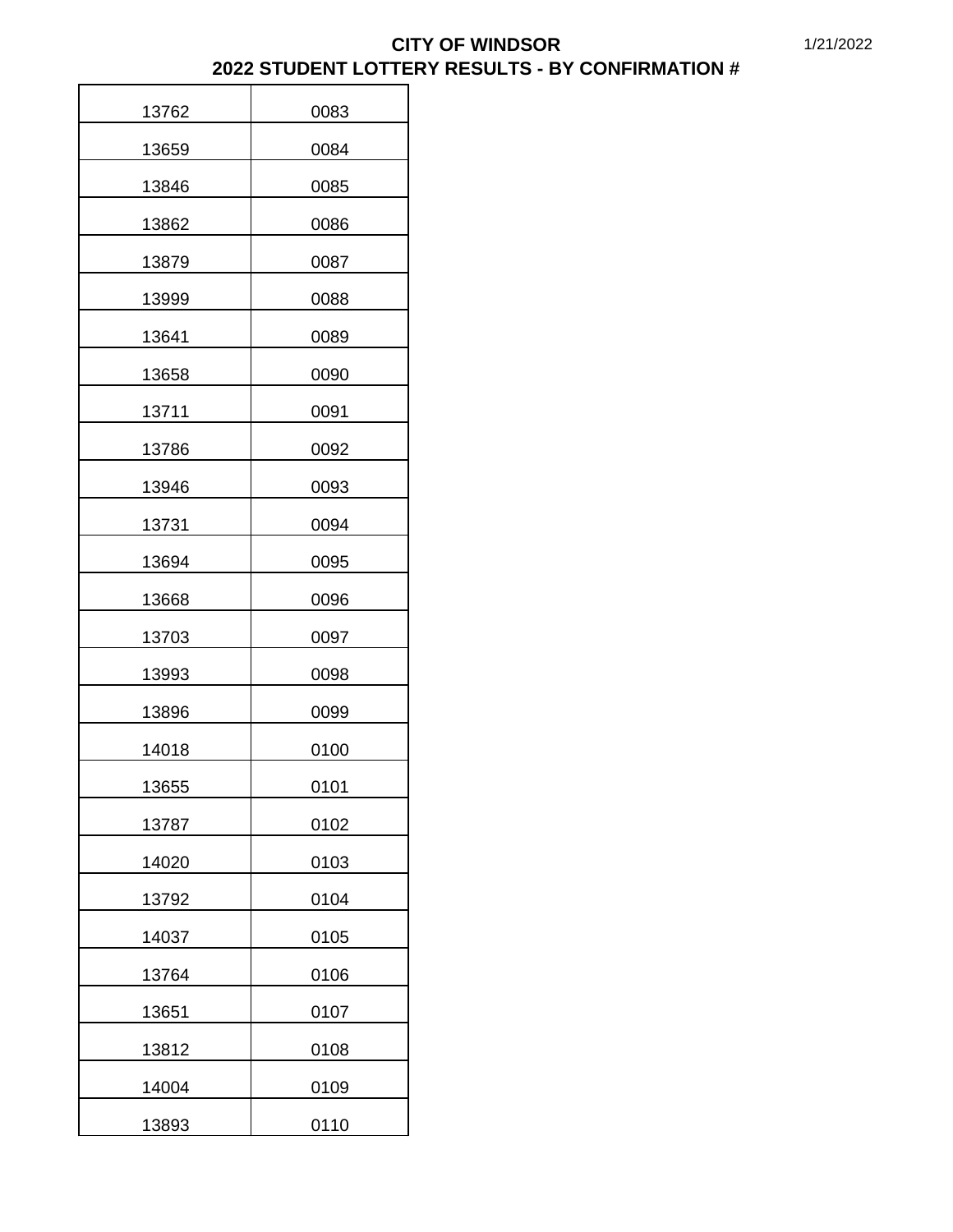| 13992 | 0111 |
|-------|------|
| 13788 | 0112 |
| 13890 | 0113 |
| 13938 | 0114 |
| 13934 | 0115 |
| 14034 | 0116 |
| 13682 | 0117 |
| 13980 | 0118 |
| 13749 | 0119 |
| 13805 | 0120 |
| 13670 | 0121 |
| 13894 | 0122 |
| 13914 | 0123 |
| 13775 | 0124 |
| 13849 | 0125 |
| 13813 | 0126 |
| 13657 | 0127 |
| 13982 | 0128 |
| 13753 | 0129 |
| 13824 | 0130 |
| 13997 | 0131 |
| 13918 | 0132 |
| 13902 | 0133 |
| 13722 | 0134 |
| 13647 | 0135 |
| 13665 | 0136 |
| 14043 | 0137 |
| 13944 | 0138 |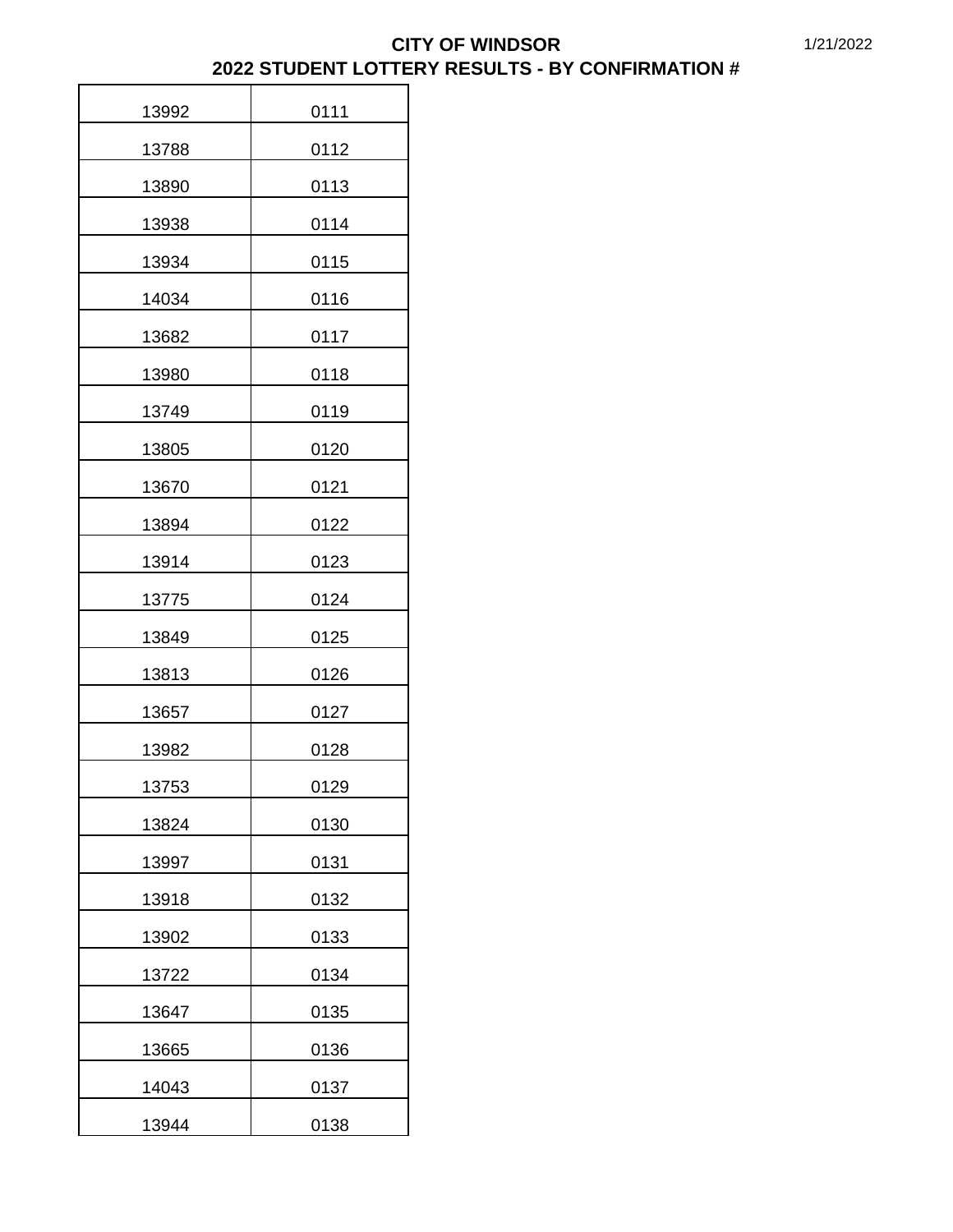| 13895 | 0139 |
|-------|------|
| 13683 | 0140 |
| 13885 | 0141 |
| 13648 | 0142 |
| 13686 | 0143 |
| 13975 | 0144 |
| 13930 | 0145 |
| 13746 | 0146 |
| 13645 | 0147 |
| 14000 | 0148 |
| 13929 | 0149 |
| 13906 | 0150 |
| 13671 | 0151 |
| 13963 | 0152 |
| 13907 | 0153 |
| 14010 | 0154 |
| 13751 | 0155 |
| 13964 | 0156 |
| 13728 | 0157 |
| 13903 | 0158 |
| 13816 | 0159 |
| 13878 | 0160 |
| 13840 | 0161 |
| 13967 | 0162 |
| 13721 | 0163 |
| 13785 | 0164 |
| 13706 | 0165 |
| 13922 | 0166 |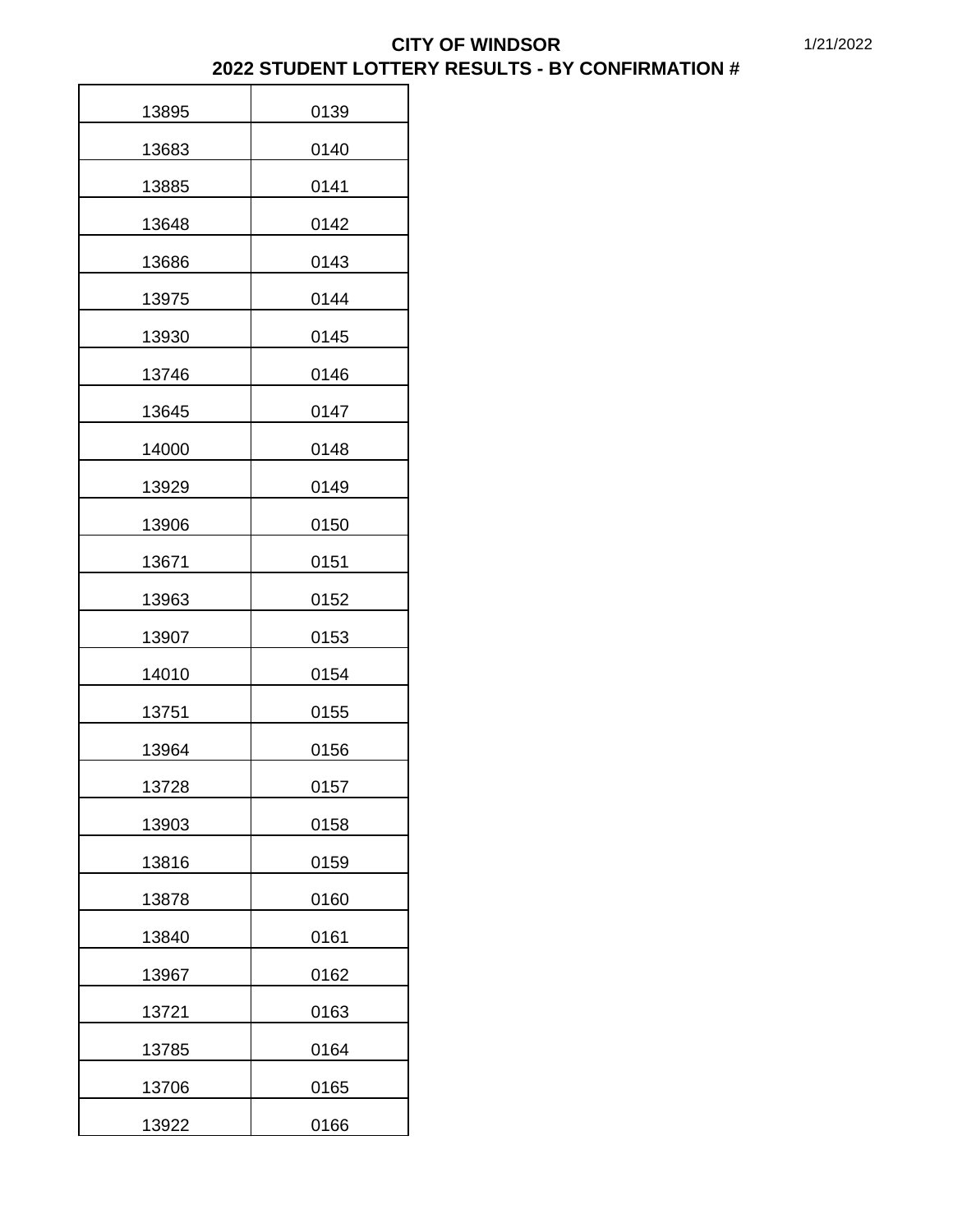| 13675 | 0167 |
|-------|------|
| 13861 | 0168 |
| 13899 | 0169 |
| 13642 | 0170 |
| 14035 | 0171 |
| 13725 | 0172 |
| 13935 | 0173 |
| 13977 | 0174 |
| 13693 | 0175 |
| 13995 | 0176 |
| 13767 | 0177 |
| 13904 | 0178 |
| 14024 | 0179 |
| 13778 | 0180 |
| 13939 | 0181 |
| 13832 | 0182 |
| 13860 | 0183 |
| 13968 | 0184 |
| 13858 | 0185 |
| 14026 | 0186 |
| 13843 | 0187 |
| 13965 | 0188 |
| 14017 | 0189 |
| 13803 | 0190 |
| 13966 | 0191 |
| 13905 | 0192 |
| 14036 | 0193 |
| 13941 | 0194 |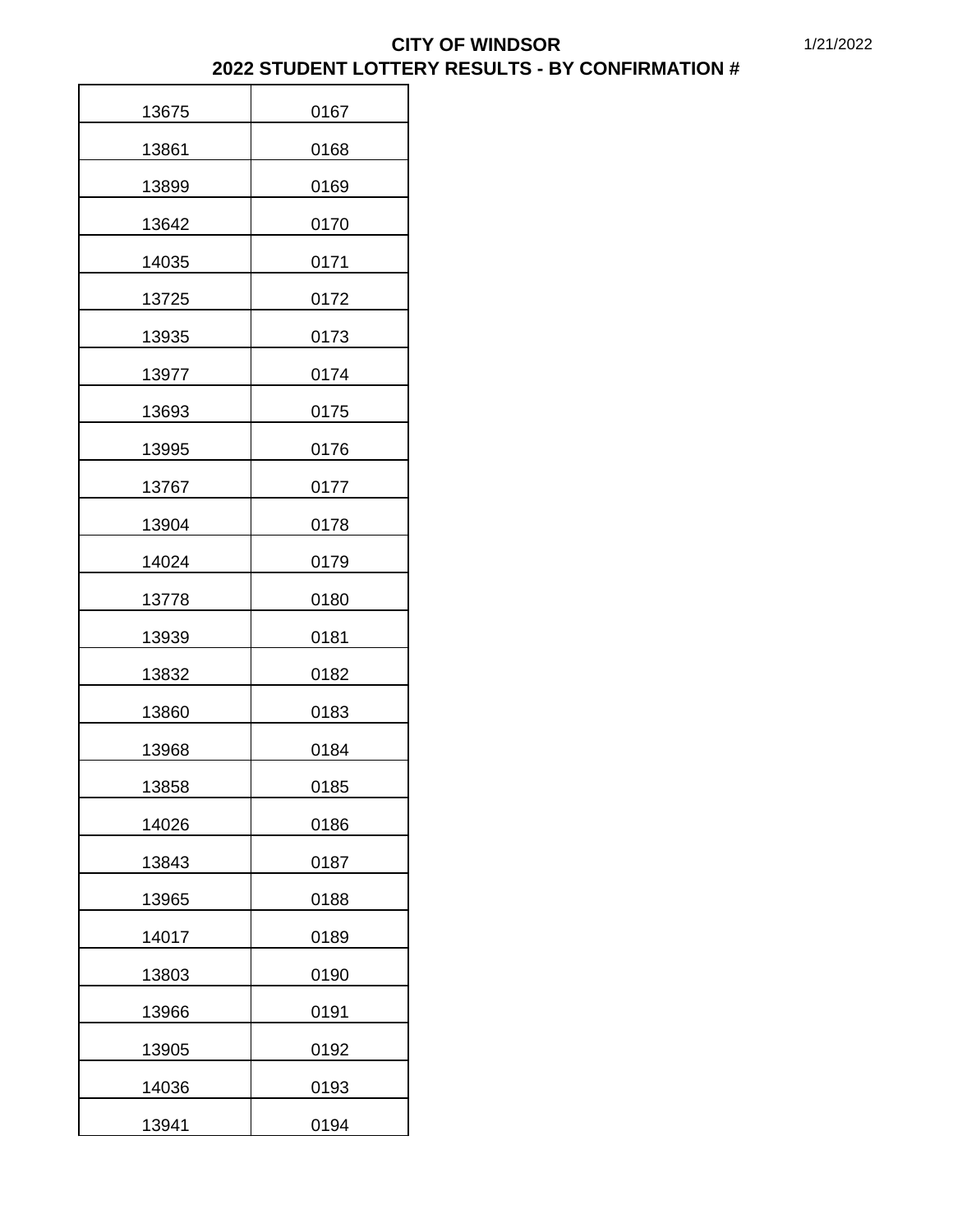| 13833 | 0195 |
|-------|------|
| 14019 | 0196 |
| 13844 | 0197 |
| 13981 | 0198 |
| 13842 | 0199 |
| 13826 | 0200 |
| 13727 | 0201 |
| 13960 | 0202 |
| 14011 | 0203 |
| 13656 | 0204 |
| 13869 | 0205 |
| 13810 | 0206 |
| 13900 | 0207 |
| 13750 | 0208 |
| 13663 | 0209 |
| 13696 | 0210 |
| 13754 | 0211 |
| 13880 | 0212 |
| 13804 | 0213 |
| 13969 | 0214 |
| 13667 | 0215 |
| 14005 | 0216 |
| 13752 | 0217 |
| 13825 | 0218 |
| 13868 | 0219 |
| 13763 | 0220 |
| 13715 | 0221 |
| 13730 | 0222 |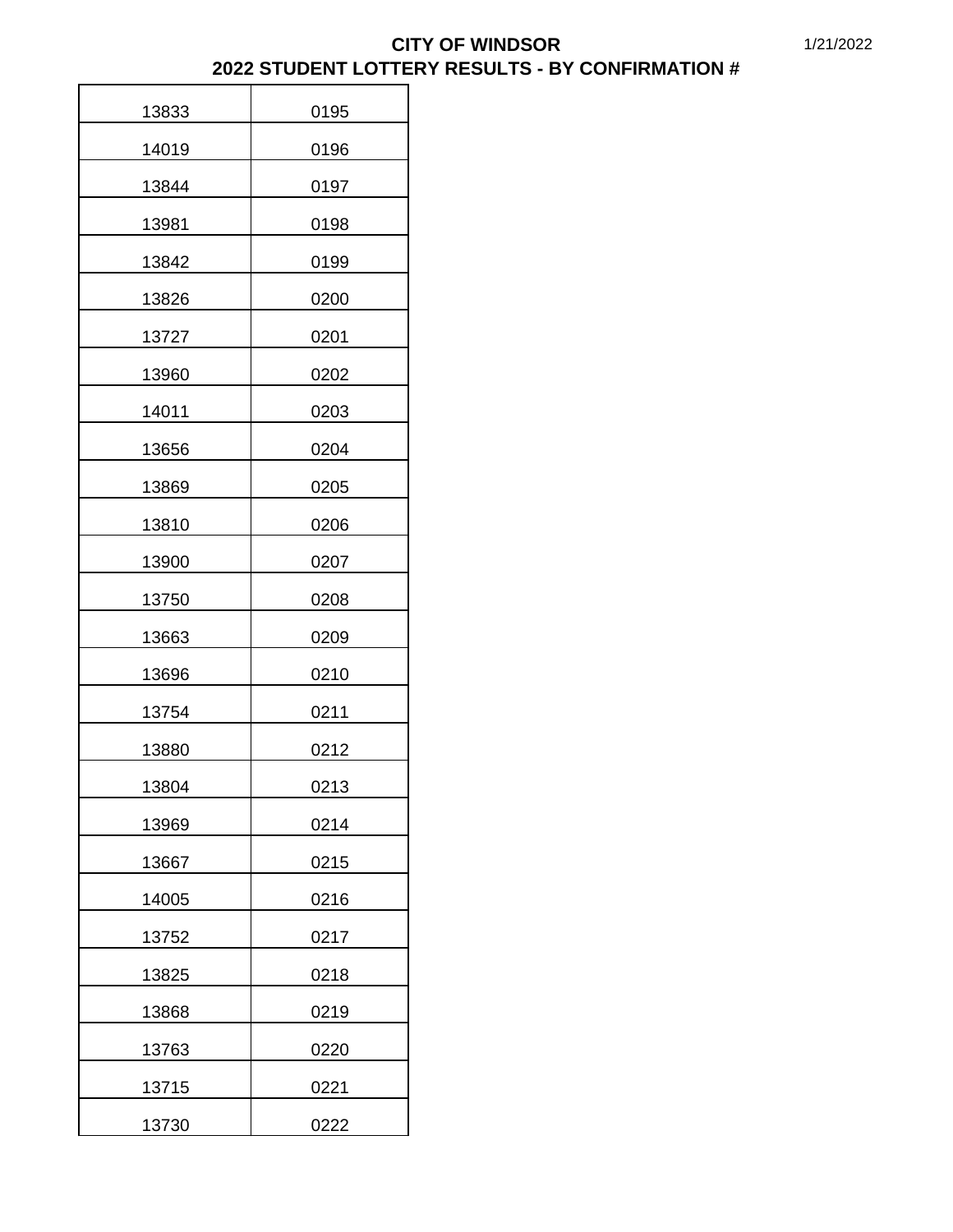| 13811 | 0223 |
|-------|------|
| 13661 | 0224 |
| 13781 | 0225 |
| 13747 | 0226 |
| 13928 | 0227 |
| 13936 | 0228 |
| 13828 | 0229 |
| 13740 | 0230 |
| 13808 | 0231 |
| 13908 | 0232 |
| 13789 | 0233 |
| 13745 | 0234 |
| 13757 | 0235 |
| 13955 | 0236 |
| 13772 | 0237 |
| 13735 | 0238 |
| 13822 | 0239 |
| 13793 | 0240 |
| 14009 | 0241 |
| 13984 | 0242 |
| 13897 | 0243 |
| 13760 | 0244 |
| 13734 | 0245 |
| 14025 | 0246 |
| 13986 | 0247 |
| 13891 | 0248 |
| 13889 | 0249 |
| 13830 | 0250 |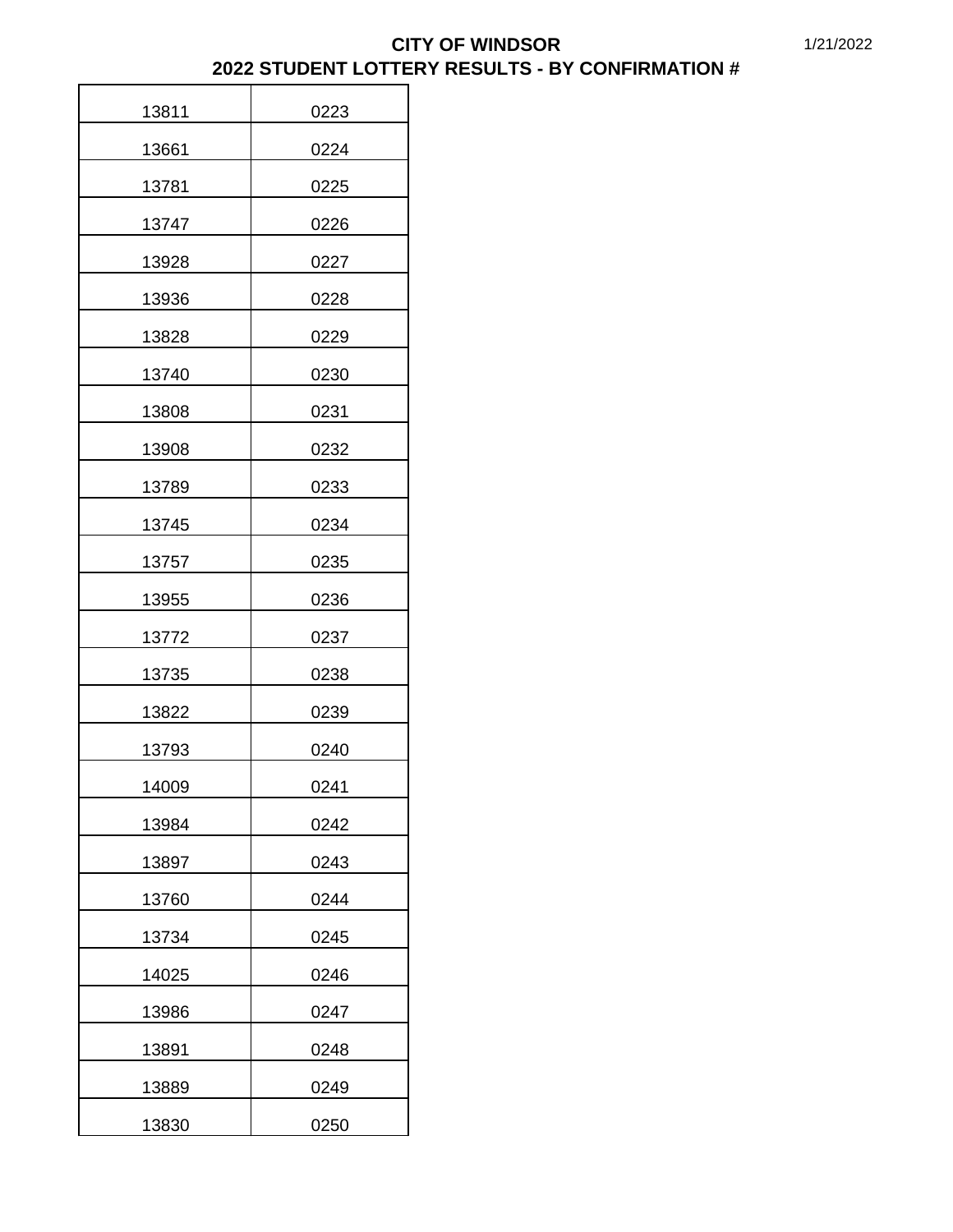| 13774 | 0251 |
|-------|------|
| 14038 | 0252 |
| 13674 | 0253 |
| 13852 | 0254 |
| 13820 | 0255 |
| 13848 | 0256 |
| 14032 | 0257 |
| 13867 | 0258 |
| 13953 | 0259 |
| 13989 | 0260 |
| 13942 | 0261 |
| 13688 | 0262 |
| 13926 | 0263 |
| 13660 | 0264 |
| 14008 | 0265 |
| 13761 | 0266 |
| 13783 | 0267 |
| 13841 | 0268 |
| 13739 | 0269 |
| 13979 | 0270 |
| 13809 | 0271 |
| 13937 | 0272 |
| 14021 | 0273 |
| 13957 | 0274 |
| 13708 | 0275 |
| 13888 | 0276 |
| 13724 | 0277 |
| 13913 | 0278 |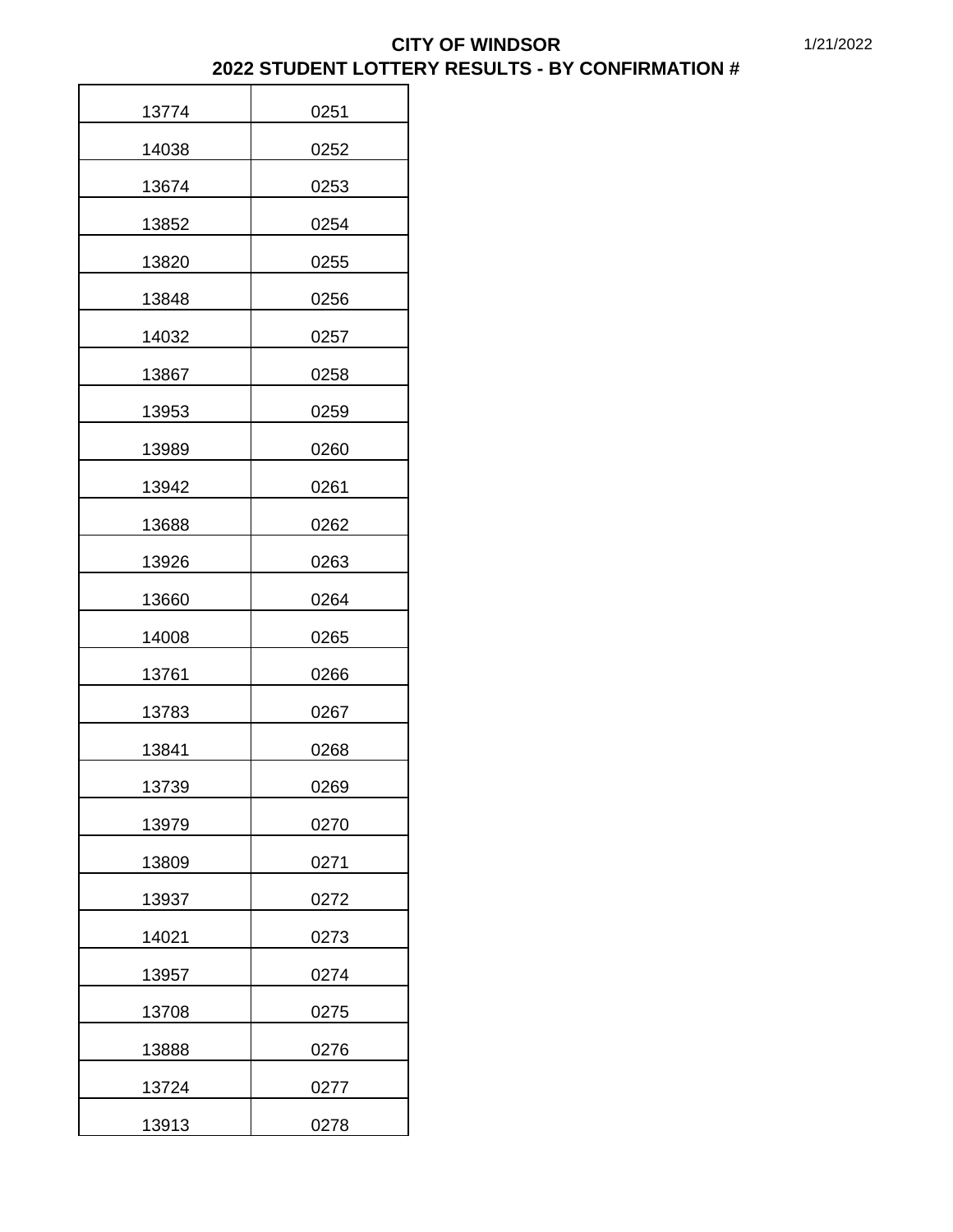| 13819 | 0279 |
|-------|------|
| 14041 | 0280 |
| 13901 | 0281 |
| 14046 | 0282 |
| 13927 | 0283 |
| 13920 | 0284 |
| 13863 | 0285 |
| 13865 | 0286 |
| 13652 | 0287 |
| 13855 | 0288 |
| 13954 | 0289 |
| 13680 | 0290 |
| 13845 | 0291 |
| 13702 | 0292 |
| 13736 | 0293 |
| 13719 | 0294 |
| 13859 | 0295 |
| 13773 | 0296 |
| 13817 | 0297 |
| 13958 | 0298 |
| 13870 | 0299 |
| 13987 | 0300 |
| 13856 | 0301 |
| 13687 | 0302 |
| 14049 | 0303 |
| 13911 | 0304 |
| 13697 | 0305 |
| 13718 | 0306 |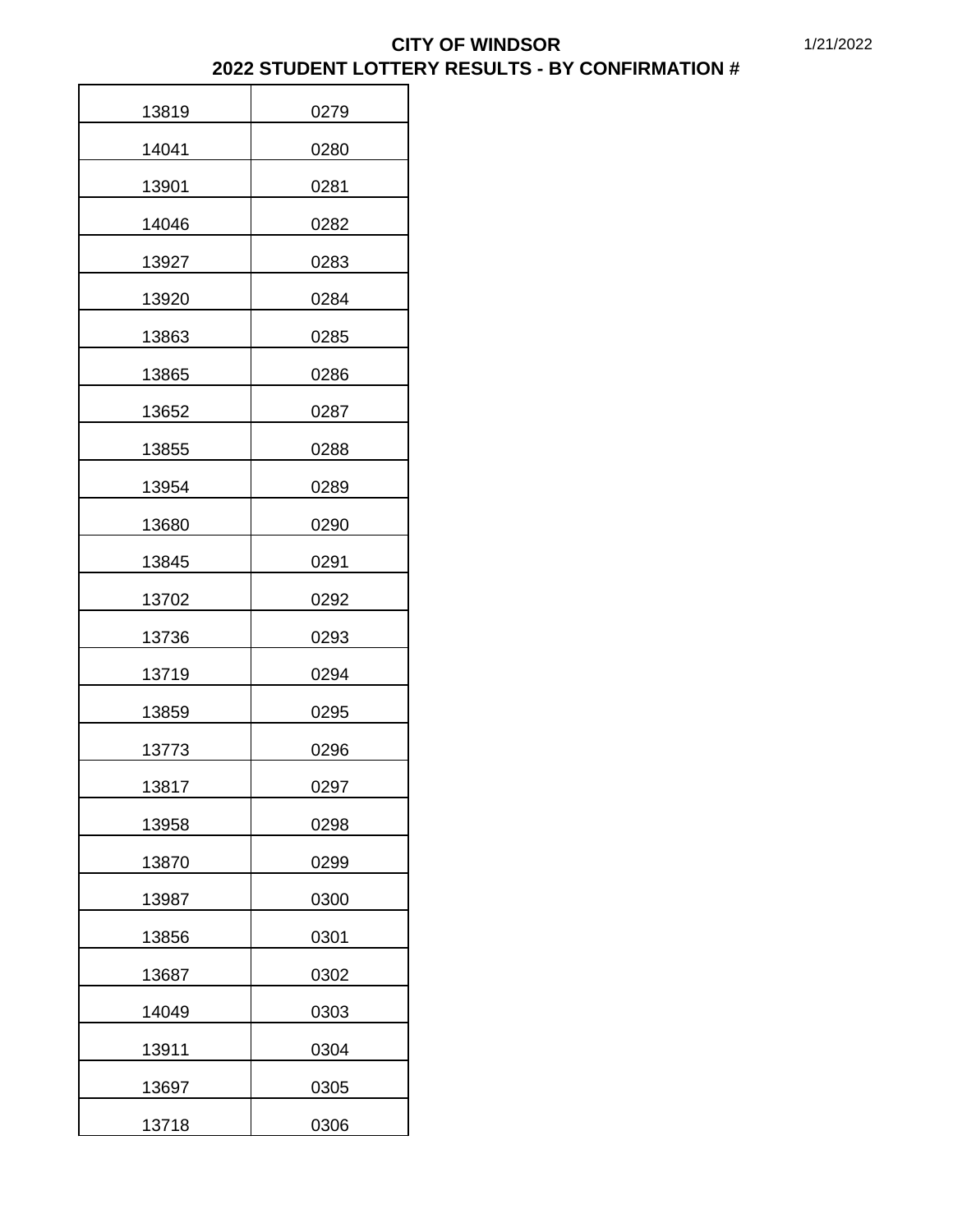| 13883 | 0307 |
|-------|------|
| 13676 | 0308 |
| 14030 | 0309 |
| 13877 | 0310 |
| 13978 | 0311 |
| 13991 | 0312 |
| 13847 | 0313 |
| 13691 | 0314 |
| 14029 | 0315 |
| 13962 | 0316 |
| 13690 | 0317 |
| 13720 | 0318 |
| 13669 | 0319 |
| 14001 | 0320 |
| 13776 | 0321 |
| 13994 | 0322 |
| 13950 | 0323 |
| 13796 | 0324 |
| 13769 | 0325 |
| 13815 | 0326 |
| 13704 | 0327 |
| 13898 | 0328 |
| 13765 | 0329 |
| 13723 | 0330 |
| 13917 | 0331 |
| 14023 | 0332 |
| 13771 | 0333 |
| 13729 | 0334 |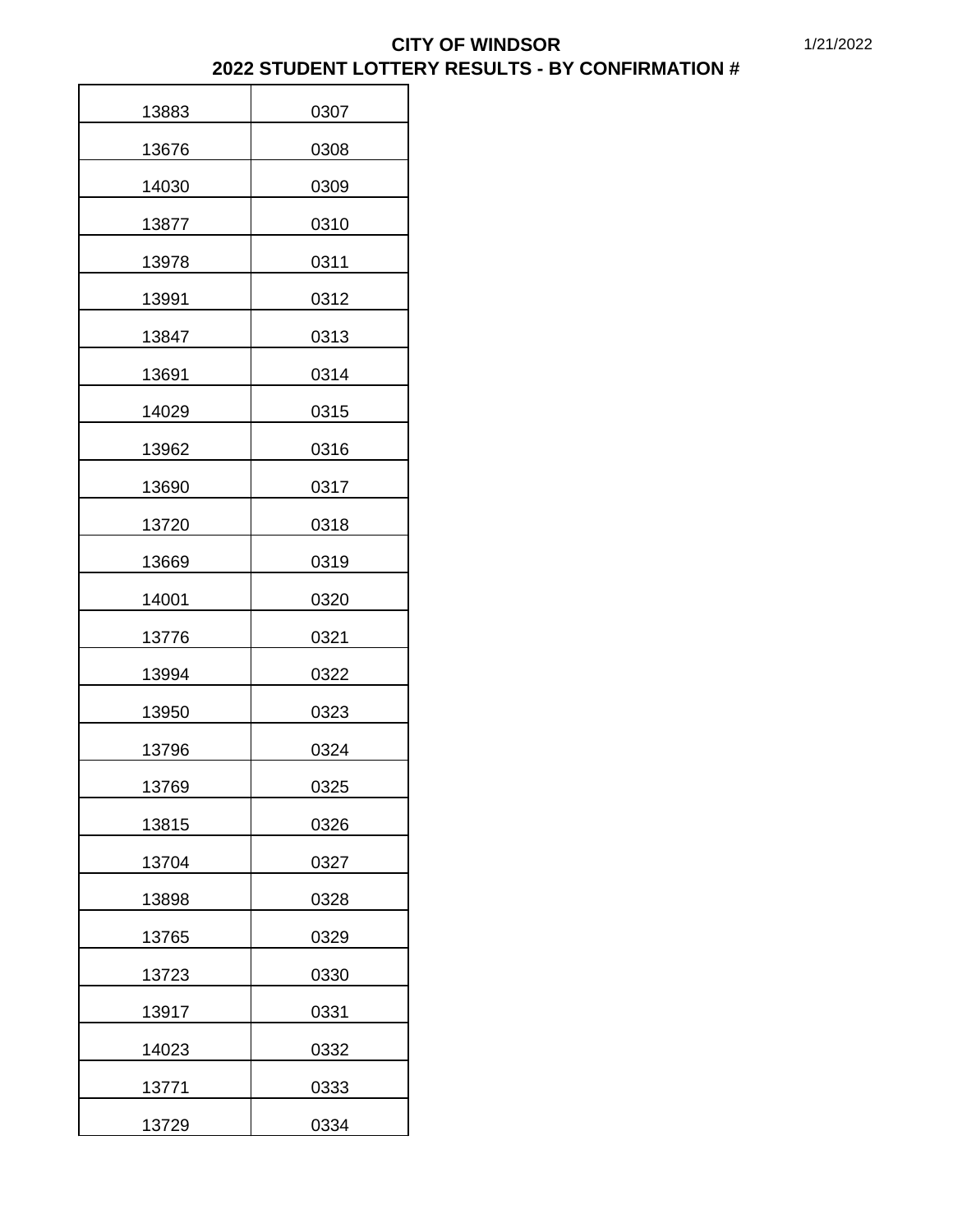| 13791 | 0335 |
|-------|------|
| 13976 | 0336 |
| 13857 | 0337 |
| 13988 | 0338 |
| 13685 | 0339 |
| 13916 | 0340 |
| 13748 | 0341 |
| 13854 | 0342 |
| 13643 | 0343 |
| 14007 | 0344 |
| 13931 | 0345 |
| 13874 | 0346 |
| 13732 | 0347 |
| 14022 | 0348 |
| 13650 | 0349 |
| 13932 | 0350 |
| 13726 | 0351 |
| 13818 | 0352 |
| 13814 | 0353 |
| 13779 | 0354 |
| 13710 | 0355 |
| 13881 | 0356 |
| 13742 | 0357 |
| 13909 | 0358 |
| 14015 | 0359 |
| 13798 | 0360 |
| 13770 | 0361 |
| 13672 | 0362 |